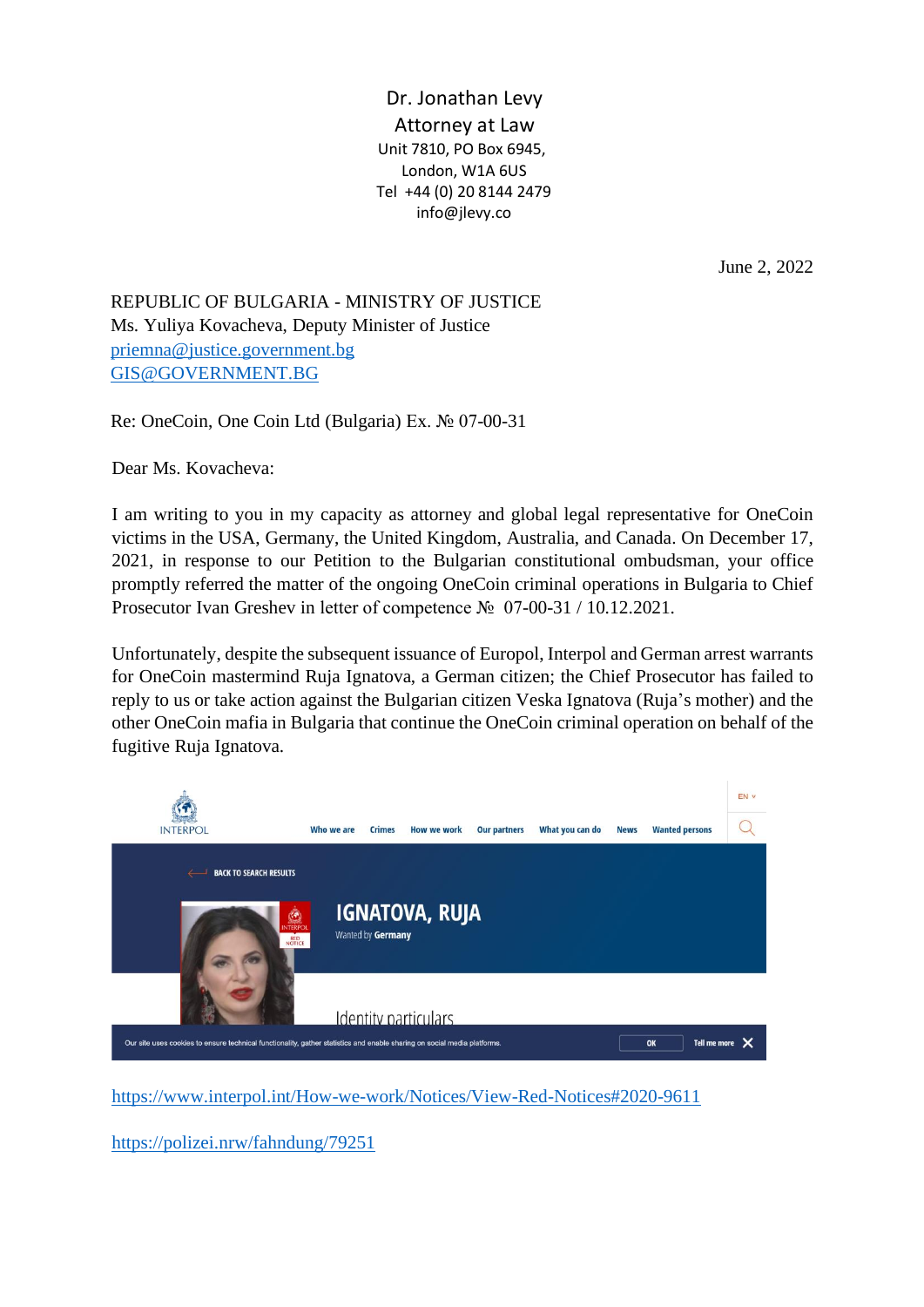Dr. Jonathan Levy Attorney at Law Unit 7810, PO Box 6945, London, W1A 6US Tel +44 (0) 20 8144 2479 info@jlevy.co

## <https://eumostwanted.eu/#/ignatova-ruja>

While we fully understand the Chief Prosecutor holds an office independent from the Ministry, it is still unconscionable that OneCoin remains open for business under the seeming protection of Mr. Greshev. This nonfeasance by the Prosecutor's Office is allowing the Sofia office of OneCoin to maintain operations throughout Europe, Latin America, and Southeast Asia and continue to receive millions of Euros in payments in cryptocurrency (BTC, ETH, USDT) on a monthly basis from new victims.

It is our hope the government of Bulgaria will initiate an immediate investigation of this prosecutorial nonfeasance to determine if there has been intentional and willful neglect of official duties which violate the rights of crime victims and the integrity of the Prosecutor's Office .

Warmest regards,

Dr. Jonathan Levy Attorney at Law (California)

ATTACHMENT